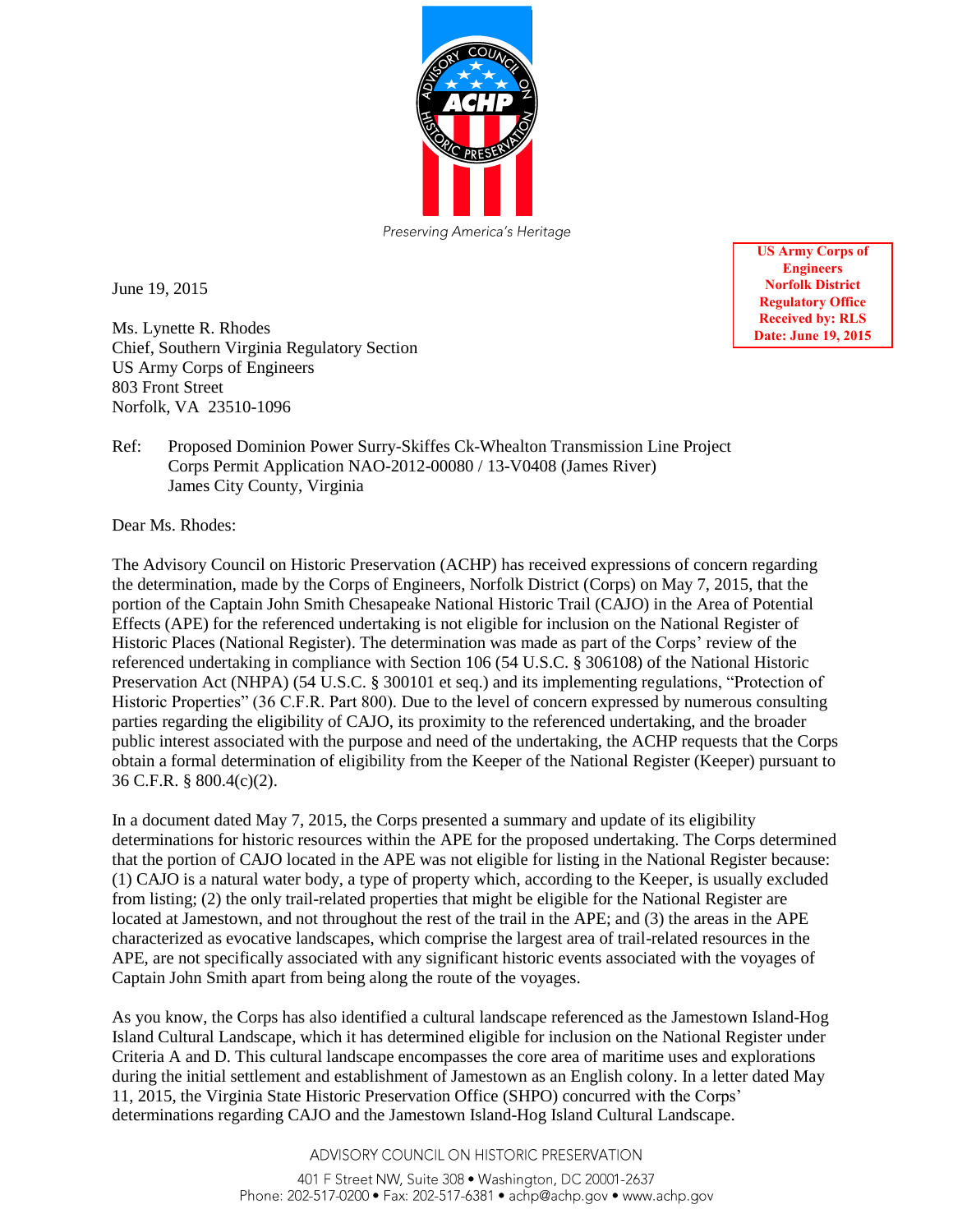By letter of June 1, 2015, Stephanie K. Meeks, President of the National Trust on Historic Preservation (NTHP), requested that the ACHP ask the Corps to obtain a determination of eligibility for CAJO from the Keeper. In an earlier letter, dated May 28, 2015, a coalition of consulting parties including the NTHP, the Chesapeake Conservancy, the Conservation Fund, the National Parks Conservation Association, and Preservation Virginia, asked Jon Jarvis, Director of the National Park Service (NPS), as representative of the Secretary of Interior (Secretary), to exercise his option to request that the Corps obtain a determination of eligibility for CAJO from the Keeper. Similarly, by letter of June 9, 2015, the Acting Associate Regional Director of the Northeast Region of the NPS, objected to the Corps' determination that CAJO was not eligible. All of these letters from consulting parties underscore the need for a formal determination from the Keeper.

The consulting parties that have requested a referral to the Keeper have indicated that Congress's purpose in designating trails under the National Trails System Act (16 U.S.C. § 1241)(NTSA), was to "…promote the preservation of, public access to, travel within, and enjoyment and appreciation of the open-air, outdoor areas and historic resources of the Nation…" The consulting parties believe that the portion of CAJO extending through the undertaking's APE is eligible for the National Register and includes landbased sites and landscape features that may contribute to that eligibility. Further, they believe that the visible shoreline, primarily composed of wetland and forest vegetation, is generally "evocative" of the seventeenth century in that it encompasses stretches where the shoreline is relatively free from intrusion by modern development. The consulting parties also believe that the river, associated creeks and wetlands, and other natural features, may constitute components of "indigenous cultural landscapes" that contribute to the significance and eligibility of CAJO.

According to NPS Chesapeake, CAJO includes the river portion of the trail route extending from shoreline to shoreline; the trail corridor encompassing the land and water within the viewshed of the trail route; trail-related resources within the corridor; and other trail-related resources beyond, but contiguous to the viewshed. The consulting parties believe that these resources, including evocative landscapes, indigenous cultural landscapes, and archaeological sites and districts, contribute to the national significance of CAJO, and define the character of the landscape that shapes the visitor experience. The consulting parties also believe that these elements of the CAJO should be considered contributing elements of the proposed Jamestown Island-Hog Island Cultural Landscape and that the Corps should consider extending the boundaries of the landscape.

The ACHP is sympathetic to the concerns of consulting parties that the Corps' eligibility determination for the portion of CAJO in the APE for the undertaking may serve as a de facto determination of noneligibility for the entire trail if it is not elevated for review by the Keeper. There are further issues that also warrant the Keeper's review. By letter of February 13, 2015, to the Federal Highway Administration in a review of the eligibility of CAJO, the Deputy Keeper noted that the congressional designation of CAJO and the related historic significance studies and documentation did not automatically make the trail eligible for listing in the National Register (enclosed). The Deputy Keeper also noted that inclusion of "natural waterways or bodies of water in the definition of sites per se would mean that the National Register would have to include large numbers of rivers, bays, lakes, and bayous, etc., that were important in the exploration and development of a major portion of this country." He concluded that this would not be a practical use of the National Register and would have the potential to overwhelm the evaluation and nomination activities of states, federal agencies, and tribes.

Accordingly, we recognize that determining the eligibility of the entire CAJO, or even attempting to identify all individual elements that may warrant listing, is a complex matter beyond the scope of this undertaking. Nonetheless, we agree with the consulting parties that the Corps would benefit from the Keeper's views regarding the eligibility of those portions of the CAJO within the subject APE, including whether that segment of CAJO and/or the resources which are referenced, highlighted, and interpreted by CAJO are eligible for inclusion in the National Register. It will also clarify whether or not they should be recognized as contributing to the eligibility of the Jamestown Island-Hog Island Cultural Landscape.